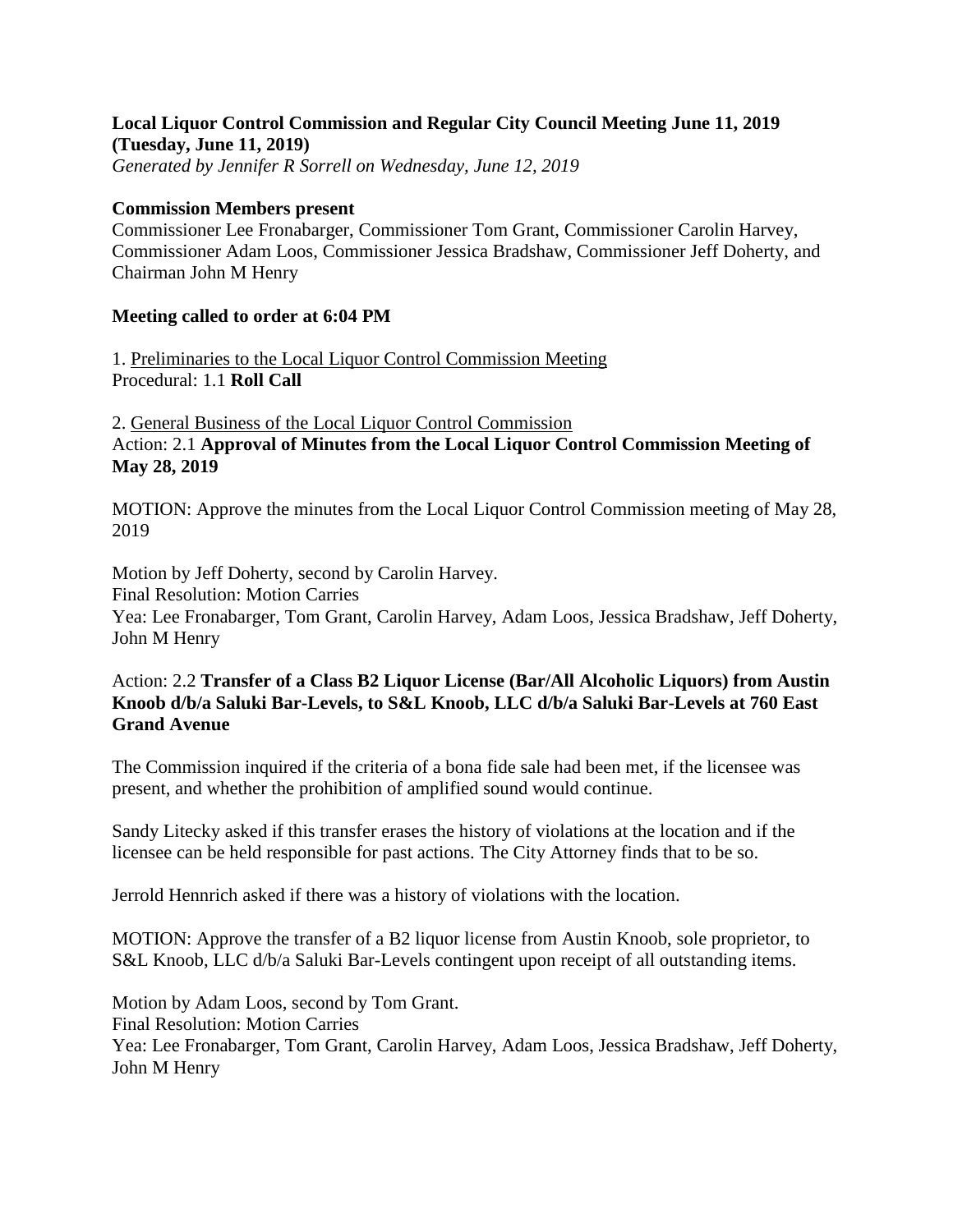### Action: 2.3 **Request for Approval of a Change in Operation at Sergio's Cantina Seeking to Allow Video Gaming Terminals**

The Commission inquired about what remaining actions are required after this authorization, how many machines can be placed at the location, and about the cap on terminal licenses.

MOTION: Approve the request for approval of the change in operation to allow video gaming terminals at Sergio's Cantina

Motion by Adam Loos, second by Jeff Doherty. Final Resolution: Motion Carries Yea: Lee Fronabarger, Tom Grant, Carolin Harvey, Adam Loos, Jessica Bradshaw, Jeff Doherty, John M Henry

#### Action: 2.4 **Consideration of the 2019-2020 Applications for Liquor License Renewals**

Donald Monty observed the lateness of some applications and suggested through the Liquor Code rewrite process, implementing a penalty for late applications; likewise, he suggested considering how, for those businesses who still owe money to the City, they continue to operate with their license.

The Commission discussed the matter of residency and the enforcement of the Ordinance, which applications to pull, and what an appropriate penalty for late applications might be.

MOTION: Approve the renewal of the liquor licenses, contingent upon receipt of all outstanding items, with the exception of any applicant who has a pending application to come before the LAB, and Saluki Bar/Levels.

Motion by Adam Loos, second by Jessica Bradshaw. Final Resolution: Motion Carries Yea: Lee Fronabarger, Tom Grant, Carolin Harvey, Adam Loos, Jessica Bradshaw, Jeff Doherty, John M Henry

MOTION: Approve the renewal of the liquor license for Saluki Bar/ Levels, with a beer garden, but without amplified sound, contingent upon receipt of all outstanding items.

Motion by Adam Loos, second by Jeff Doherty. Motion Carries Yea: Lee Fronabarger, Tom Grant, Carolin Harvey, Adam Loos, Jessica Bradshaw, Jeff Doherty, John M Henry

## Action: 2.5 **Approval of a Change in Officers for Carbondale S&B Ops, LLC d/b/a S&B's Burger Joint, Located at 1237 East Main Street #1030**

MOTION: Approve the Change in Officers for Carbondale S&B Ops, LLC pursuant to Section 2-4-16 of the Carbondale Revised Code